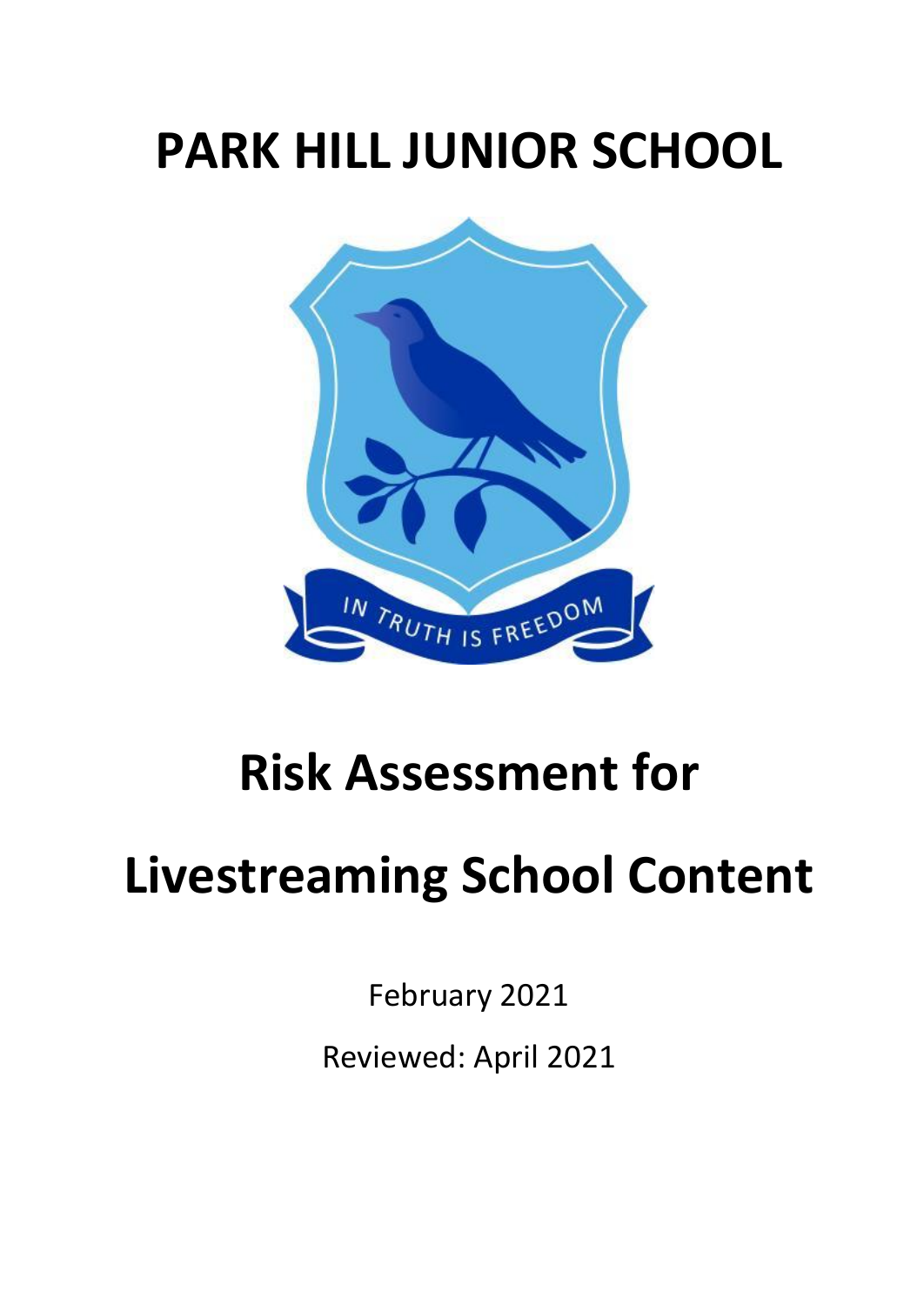## **Risk Assessment for Livestreaming school content**

| <b>Risk</b>                                                                                         | <b>Mitigation</b>                                                                                                                          |
|-----------------------------------------------------------------------------------------------------|--------------------------------------------------------------------------------------------------------------------------------------------|
| Inappropriate<br>behaviour or<br>conduct from<br>adults                                             | Where possible, two members of staff attend the online<br>sessions. If this is not possible, sessions are recorded.                        |
|                                                                                                     | More than one adult is assigned to each online classroom.                                                                                  |
|                                                                                                     | Parents are requested to be off camera and pupils are on mute<br>unless they are asked to unmute.                                          |
|                                                                                                     | Adults need to be in appropriate clothing and location.<br>Inform member of SLT.<br>Log situation/incident on CPOMS.                       |
|                                                                                                     | Regular remote CPD provided to ensure staff understand what<br>constitutes appropriate professional behaviour online.                      |
| Inappropriate<br>behaviour or<br>conduct from<br>children                                           | Where possible, two members of staff attend the online<br>sessions. If this is not possible, sessions are recorded.                        |
|                                                                                                     | Pupils are on mute unless they are asked to unmute.                                                                                        |
|                                                                                                     | Pupils will be removed from online sessions if they behave<br>inappropriately.                                                             |
|                                                                                                     | Loss of privileges within the classroom e.g. being muted from<br>the class stream, can be used if children type inappropriate<br>messages. |
|                                                                                                     | Children need to be in appropriate clothing and location.<br>Inform member of SLT.<br>Log situation/incident on CPOMS.                     |
| Inappropriate<br>behaviour or<br>conduct on video<br>from another<br>person in child's<br>household | Where possible, two members of staff attend the online<br>sessions. If this is not possible, sessions are recorded.                        |
|                                                                                                     | Parents and other household members are requested to be off<br>camera and pupils are on mute unless they are asked to unmute.              |
|                                                                                                     | Children are asked to sit with a neutral background behind them,                                                                           |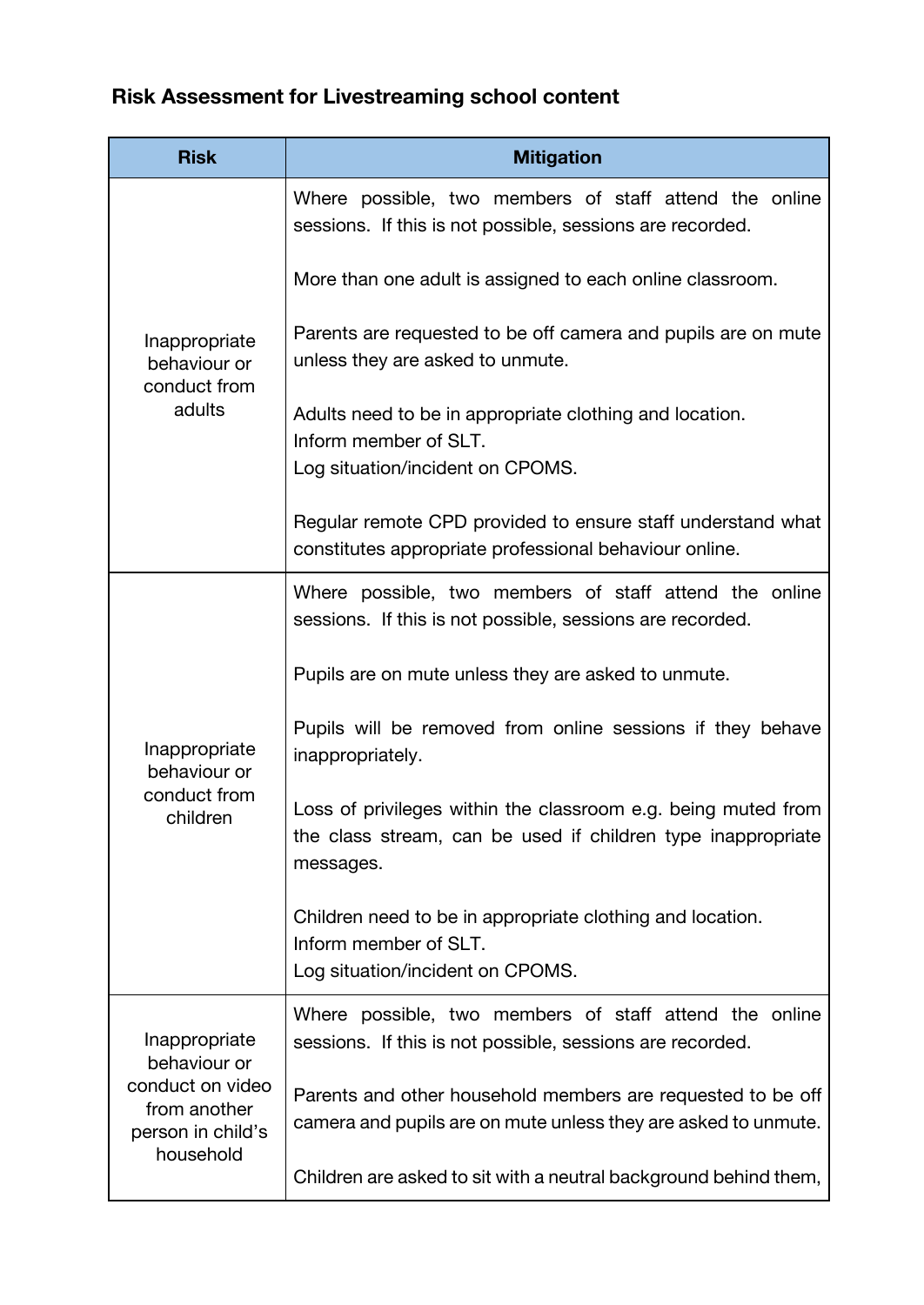|                                                                | e.g., a wall.                                                                                                                                                                                                                                                                                                                              |
|----------------------------------------------------------------|--------------------------------------------------------------------------------------------------------------------------------------------------------------------------------------------------------------------------------------------------------------------------------------------------------------------------------------------|
|                                                                | Teacher/Staff Member leading the call to end the session<br>immediately if inappropriate behaviour is observed in a child's<br>home.                                                                                                                                                                                                       |
|                                                                | Inform member of SLT. SLT member to contact parent of child<br>involved and if deemed necessary after this, contact SPOC<br>consultation line for guidance.                                                                                                                                                                                |
|                                                                | Log situation/incident on CPOMS.                                                                                                                                                                                                                                                                                                           |
|                                                                | If deemed necessary, an email to be sent to parents of all<br>children who attended the session to explain what happened<br>and reassure that all those involved have been informed.                                                                                                                                                       |
| Unauthorised<br>recording by<br>pupils, parents,<br>or staff   | Staff to inform children that they are recording a session as they<br>are the only adult in attendance. A message also appears on<br>screen, so children are aware.                                                                                                                                                                        |
|                                                                | Parents will be asked to meet with school staff if they record a<br>session, and the Parent Code of Conduct would<br>be<br>implemented.<br>Inform member of SLT.<br>Log situation/incident on CPOMS.<br>Recordings of lessons to be stored securely and deleted within<br>6 months.                                                        |
| Unauthorised<br>sharing of<br>content                          | Children are made aware of sanctions, including having access<br>to Google removed, if they share inappropriate content. Content<br>will be removed by an adult as soon as seen.                                                                                                                                                           |
|                                                                | Phone calls to parents would be made immediately.<br>Inform member of SLT.<br>Log situation/incident on CPOMS.                                                                                                                                                                                                                             |
| Inappropriate<br>contact with<br>pupils outside<br>lesson time | Children meet with staff using Google Meet given specific links<br>by members of staff. These are for live sessions including<br>registration, drop in, interventions and the plenary session. A<br>log is kept of the live sessions that take place within a day which<br>is monitored by the senior leader in charge of remote learning. |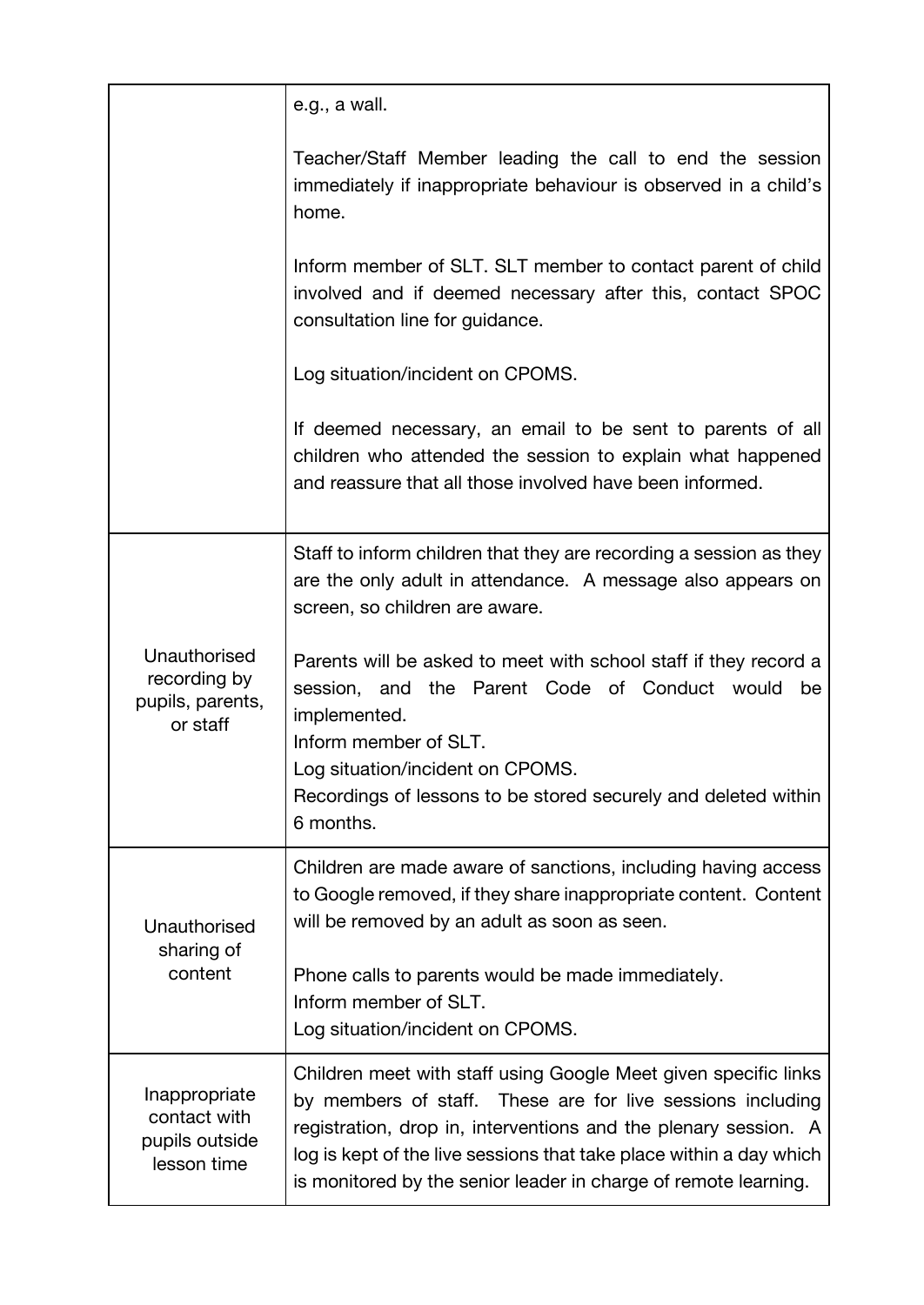|                                                                                                 | All sessions either have two adults or are recorded. Recordings<br>will be deleted after six months. The senior leader in charge of<br>remote learning will inform staff when they can delete these files.<br>Inform member of SLT.<br>Log situation/incident on CPOMS.<br>Any concerns reported immediately to DSL and the Leader<br>responsible for remote learning.<br>Regular remote CPD provided to ensure staff understand what<br>constitutes appropriate professional behaviour online.<br>All lessons recorded and stored securely to enable safeguarding<br>checks to be carried out if a concern is raised. |
|-------------------------------------------------------------------------------------------------|------------------------------------------------------------------------------------------------------------------------------------------------------------------------------------------------------------------------------------------------------------------------------------------------------------------------------------------------------------------------------------------------------------------------------------------------------------------------------------------------------------------------------------------------------------------------------------------------------------------------|
| Inappropriate<br>contact with<br>pupils in a<br>different account<br>or a different<br>platform | Inform member of CLT.<br>Log situation/incident on CPOMS.<br>Teaching staff to only make contact with students via school<br>approved platforms e.g. Google/LGfL.<br>All live online interactions should be recorded and stored in line<br>with GDPR - in the event of a concern being raised, the staff<br>member must be able to present the appropriate record of<br>interaction.                                                                                                                                                                                                                                   |
| Inappropriate<br>language in chat<br>function                                                   | Children to be given warning.<br>Chat function can be turned off if it cannot be used<br>appropriately.<br>Students to report any inappropriate language used in chat<br>function to member of staff.<br>Phone call to parents.<br>Loss of privileges on Google Classroom e.g. muted.<br>Inform member of SLT.<br>Log situation/incident on CPOMS.                                                                                                                                                                                                                                                                     |
| Inappropriate<br>dress, conduct, or<br>location                                                 | Children/adult to be given a warning.<br>Camera to be turned off if required.<br>Phone call to parents.<br>Inform member of SLT.<br>Log situation/incident on CPOMS.                                                                                                                                                                                                                                                                                                                                                                                                                                                   |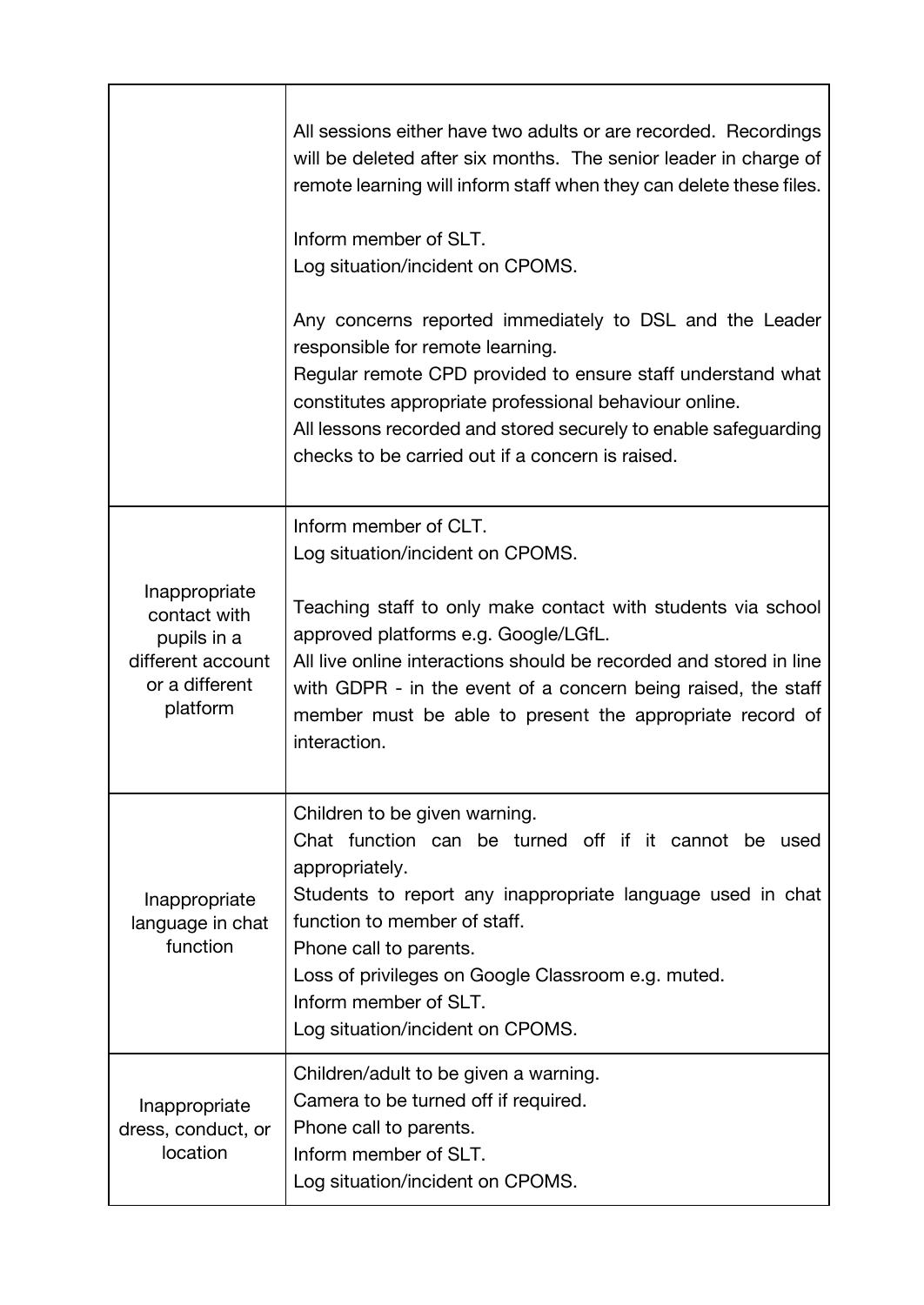| Unauthorised<br>people invited<br>into the video call                                                             | School staff should not allow people from outside of PHJS/Folio<br>Trust to join video calls unless invited.<br>Only school email addresses can access the live online lessons.<br>Teachers/support staff are instructed to refuse entry to outside<br>email addresses that try to gain access.<br>Staff member to remove unauthorised person immediately.<br>Inform CLT<br>Log situation/incident on CPOMS.                                                                                                                                                                                                                                                                               |
|-------------------------------------------------------------------------------------------------------------------|--------------------------------------------------------------------------------------------------------------------------------------------------------------------------------------------------------------------------------------------------------------------------------------------------------------------------------------------------------------------------------------------------------------------------------------------------------------------------------------------------------------------------------------------------------------------------------------------------------------------------------------------------------------------------------------------|
| Unauthorised<br>people crashing<br>into video call                                                                | School staff should not allow people from outside of PHJS/Folio<br>Trust to join video calls unless invited.<br>Pupils to have face and shoulders clearly shown on camera<br>during all lessons to ensure unauthorised persons do not have<br>access.<br>Staff member to remove unauthorised person immediately.<br>Teacher to use 'host control' in the event of an unauthorised<br>person crashing a video call to remove them instantly from the<br>video call.<br>If teacher is unable to remove them, tell students to leave the<br>call, wait until all students have left and then exit the call,<br>reporting the incident immediately to CLT.<br>Log situation/incident on CPOMS. |
| Unauthorised<br>streaming to<br>another platform                                                                  | All online contact should be via Google Classroom and Google<br>Meet.<br>Streaming to other platforms is not allowed - all staff, pupils and<br>parents/carers informed.                                                                                                                                                                                                                                                                                                                                                                                                                                                                                                                   |
| Unauthorised<br>streaming to the<br>wider public                                                                  | Streaming to other platforms is not allowed - all staff, pupils and<br>parents/carers informed.                                                                                                                                                                                                                                                                                                                                                                                                                                                                                                                                                                                            |
| Data breach. For<br>example,<br>showing pupils<br>on camera<br>without<br>permission,<br>sharing personal<br>data | Staff must ensure all tabs containing personal information are<br>closed prior to the beginning lesson. End the call and inform<br>CLT.<br>Contact Folio Trust Data Protection Officer immediately after the<br>situation. The recording of the lesson may need to be shared so<br>that an assessment of the data breach can be conducted and<br>actions can be taken in line with GDPR legislation.                                                                                                                                                                                                                                                                                       |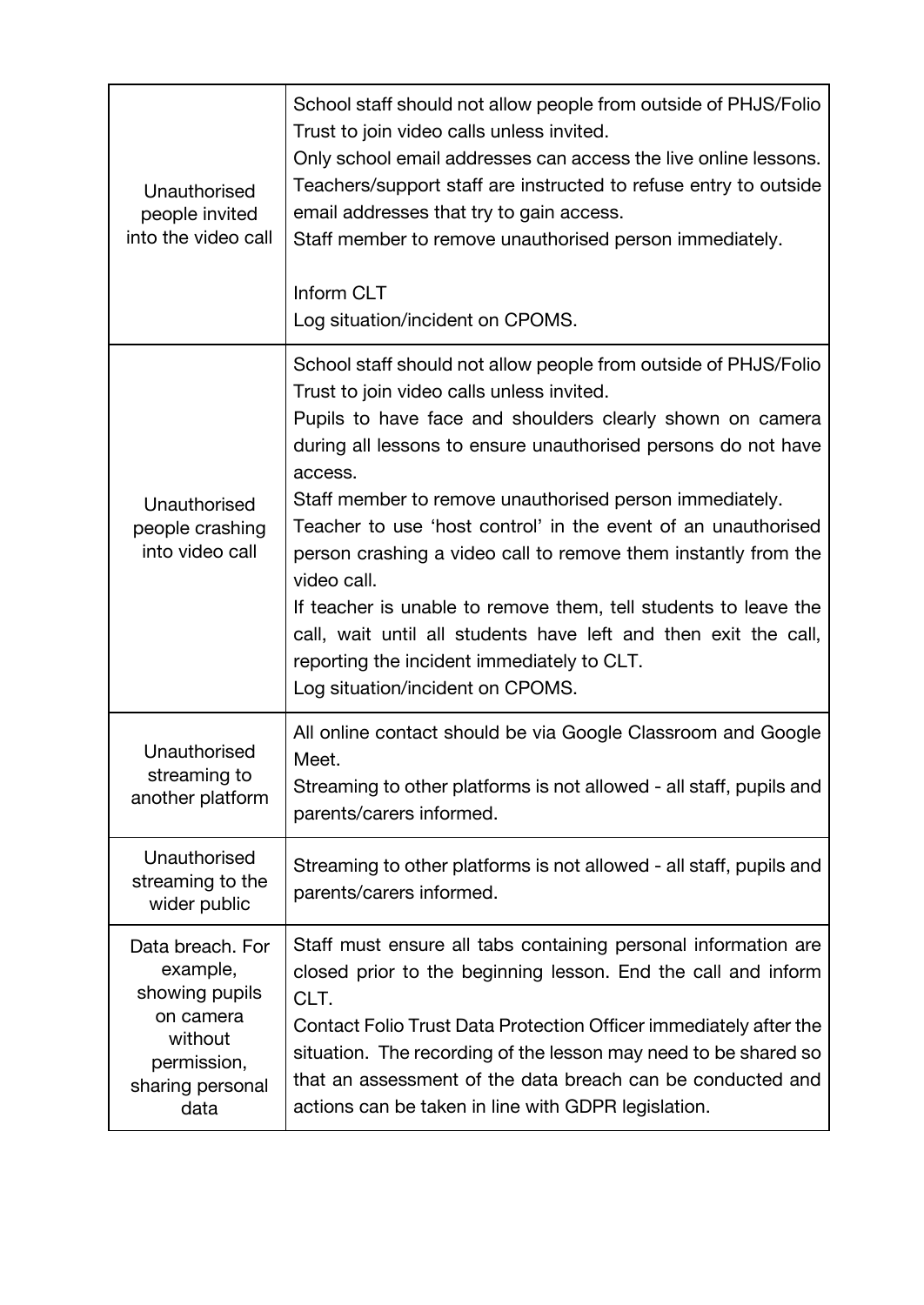| Data breach<br>showing<br>confidential<br>information<br>whilst online          | Staff must ensure all tabs containing personal information are<br>closed prior to the beginning lesson. End the call and inform<br>CLT.<br>Contact Folio Trust Data Protection Officer immediately after the<br>situation. The recording of the lesson may need to be shared so<br>that an assessment of the data breach can be conducted and<br>actions can be taken in line with GDPR legislation. |
|---------------------------------------------------------------------------------|------------------------------------------------------------------------------------------------------------------------------------------------------------------------------------------------------------------------------------------------------------------------------------------------------------------------------------------------------------------------------------------------------|
| Unauthorised<br>sharing of<br>inappropriate<br>content via share<br>screen      | Inform CLT.<br>Phone call/letter may be required to apologise to parents.<br>Log situation/incident on CPOMS.                                                                                                                                                                                                                                                                                        |
| Unauthorised<br>lessons that SLT<br>are unaware of                              | No lessons are permitted outside of timetabled hours.<br>Staff members to inform members of SLT of all lessons.<br>Log situation/incident on CPOMS.                                                                                                                                                                                                                                                  |
| Accidentally<br>being online early<br>or afterwards<br>without being<br>aware   | Children who are online early/afterwards to be spoken to about<br>arriving before the link is posted/not leaving.<br>Contact parents to inform them.<br>Removal of Meet access if children cannot be trusted to use                                                                                                                                                                                  |
|                                                                                 | times only.<br>Inform member of SLT.<br>Log situation/incident on CPOMS.                                                                                                                                                                                                                                                                                                                             |
| Unauthorised<br>chats or video<br>whilst monitoring<br>adult is offline         | Children to be spoken to about using chat/video inappropriately.<br>Contact parents to inform them.<br>Removal of Meet/Google access if children cannot be trusted to<br>use times only.<br>Inform member of SLT.<br>Log situation/incident on CPOMS.                                                                                                                                                |
| Use of livestream<br>platform by<br>unauthorised<br>staff or untrained<br>staff | All staff to use Google Meet when running sessions with pupils.<br>Staff can use Teams or Zoom when meeting with other<br>staff/adults, especially outside agencies.<br>Training sessions to be run so staff know how to use Google                                                                                                                                                                  |